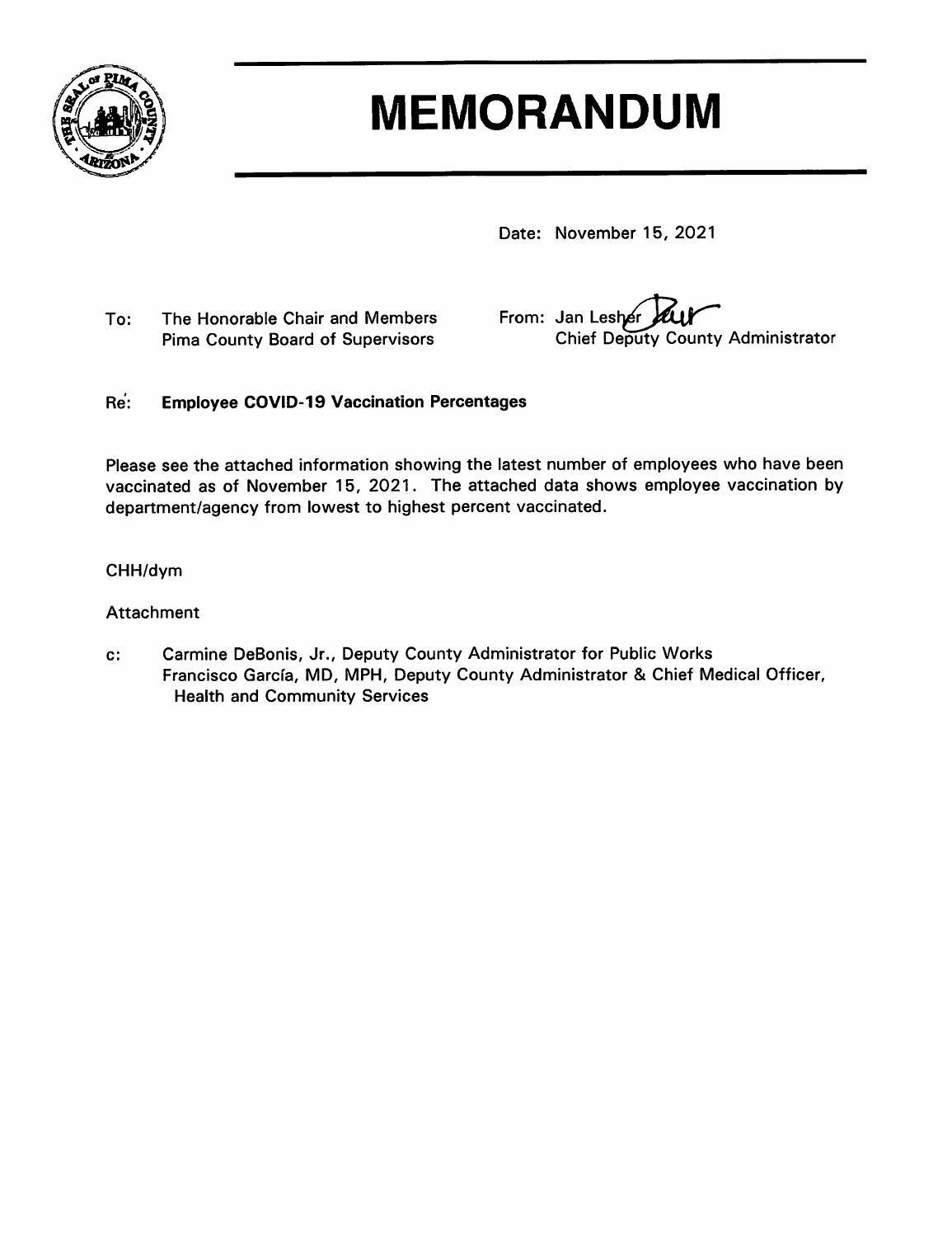## **I'm Vaccinated Employee Percentages As of 11-15-21**

| <b>Department Name</b>                    | <b>Active</b><br>Vaccinated<br><b>Employees</b> | <b>Active</b><br><b>Employees</b> | <b>Active</b><br><b>Vaccinated</b><br><b>Employees</b><br>Percentage |
|-------------------------------------------|-------------------------------------------------|-----------------------------------|----------------------------------------------------------------------|
| Sheriff                                   | 868                                             | 1,344                             | 65                                                                   |
| Treasurer                                 | 18                                              | 25                                | 72                                                                   |
| Natural Resources, Parks & Recreation     | 187                                             | 245                               | 76                                                                   |
| Constables                                | 11                                              | 14                                | 79                                                                   |
| Procurement                               | 22                                              | 28                                | 79                                                                   |
| Transportation                            | 136                                             | 173                               | 79                                                                   |
| Juvenile Court                            | 238                                             | 291                               | 82                                                                   |
| Wireless Integrated Network               | 10                                              | 12                                | 83                                                                   |
| Clerk of the Superior Court               | 143                                             | 171                               | 84                                                                   |
| County Free Library                       | 408                                             | 477                               | 86                                                                   |
| Economic Development & Tourism            | 12                                              | 14                                | 86                                                                   |
| <b>Fleet Services</b>                     | 39                                              | 45                                | 87                                                                   |
| Stadium District-Kino Sports Complex      | 78                                              | 90                                | 87                                                                   |
| Recorder                                  | 34                                              | 39                                | 87                                                                   |
| Community & Workforce Development         | 104                                             | 119                               | 87                                                                   |
| <b>Superior Court</b>                     | 551                                             | 630                               | 87                                                                   |
| Justice Court Green Valley                | 7                                               | 8                                 | 88                                                                   |
| <b>Facilities Management</b>              | 144                                             | 162                               | 89                                                                   |
| Analytics and Data Governance             | 17                                              | 19                                | 89                                                                   |
| <b>Justice Courts Tucson</b>              | 87                                              | 97                                | 90                                                                   |
| Pima Animal Care                          | 96                                              | 107                               | 90                                                                   |
| Regional Wastewater Reclamation           | 335                                             | 373                               | 90                                                                   |
| <b>Real Property Services</b>             | 9                                               | 10                                | 90                                                                   |
| Regional Flood Control District           | 46                                              | 51                                | 90                                                                   |
| Assessor                                  | 94                                              | 104                               | 90                                                                   |
| <b>Information Technology</b>             | 172                                             | 190                               | 91                                                                   |
| Health                                    | 300                                             | 330                               | 91                                                                   |
| County Attorney                           | 291                                             | 319                               | 91                                                                   |
| Finance & Risk Management                 | 115                                             | 126                               | 91                                                                   |
| <b>Grants Management &amp; Innovation</b> | 44                                              | 47                                | 94                                                                   |
| <b>Environmental Quality</b>              | 30                                              | 32                                | 94                                                                   |